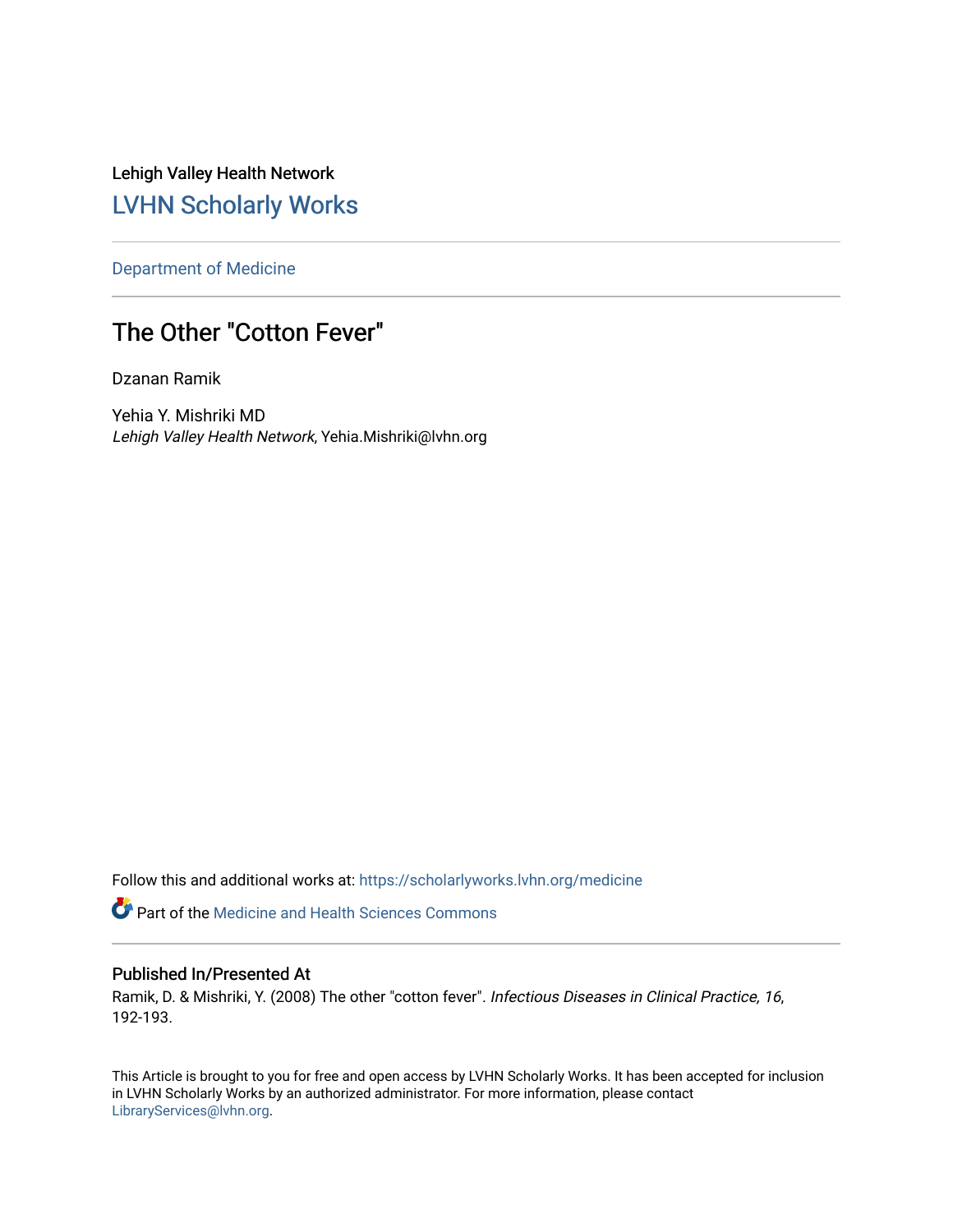# The Other ''Cotton Fever''

Dzanan Ramik,  $MD^*$  and Yehia Y. Mishriki, MD, FACP $\dagger$ 

Abstract: "Cotton fever" is a normally benign syndrome that may occur in intravenous drug users who have filtered their drug through cotton before injecting it. It is felt to be due to either a hypersensitivity to pyrogenic components in cotton or a reaction to endotoxin from Enterobacter agglomerans, a frequent colonizer of cotton plants. It presents with fever, rigors, headache, myalgias, and abdominal pain. Blood cultures are normally sterile, and patients recover with only supportive care. There has been 1 case report of cotton fever in association with E. agglomerans bacteremia.

(Infect Dis Clin Pract 2008;16:192– 193)

In febrile intravenous drug abuser is often diagnostically challenging. Fever, in such a patient, can have infectious, neoplastic, autoimmune, or allergic etiologies. Noninfectious causes account for a significant percentage of such cases and are considered once more serious considerations have been ruled out. We report a patient with ''cotton fever,'' a usually benign but often quite symptomatic febrile syndrome seen in some intravenous drug users.

#### CASE REPORT

A 36-year-old white man presented to the emergency department with a chief complaint of cotton fever. The fever began the previous day within 2 hours of an intravenous injection of Dilaudid. This was followed by headache, myalgias, muscle spasms of the upper and lower extremities, nausea, vomiting, and rigors. The rigors and myalgias resolved overnight, but the fever and headache persisted, prompting him to seek medical care. The patient admitted that he had tried to extract a remnant of Dilaudid from a cotton ball he had previously used to filter the opiate by dissolving it in a solvent and heating it. He had then injected the solution.

Vital signs on admission included a blood pressure of 120/58 mm Hg, respiratory rate of 22 breaths per minute, pulse rate of 122 beats per minute, and temperature of 100.5°F. Oxygen saturation by pulse oximetry was 92%. On examination, he was awake and alert but seemed uncomfortable. His pupils were constricted but reacted to light. There was no nuchal rigidity or cervical lymphadenopathy. Lungs were clear to auscultation, and the cardiac examination was normal except for the tachycardia. The abdomen was flat and diffusely tender to palpation but was without involuntary guarding. The liver span was normal, and the spleen was not palpable. His skin was warm and dry and without any petechiae or purpurae.

Address correspondence and reprint requsts to Yehia Y. Mishriki, MD, FACP, Lehigh Valley Hospital, 1210 S. Cedar Crest Blvd, Suite 3600, Allentown, PA 18103. E-mail: Yehia.Mishriki@lvh.com.

Copyright  $\odot$  2008 by Lippincott Williams & Wilkins ISSN: 1056-9103/08/1603-0192

Pertinent laboratory studies included a white blood cell count of 11,600/*m*L with 23% band forms. Aspartate aminotransferase was elevated at 217 mg/dL (normal 20-40 mg/dL). All other liver enzymes were normal as were his electrolyte levels. A chest radiograph was within normal limits, and an electrocardiogram was normal save for a sinus tachycardia.

Over the course of the ensuing 2 days, the patient defervesced, and his abdominal pain and headache resolved spontaneously with only supportive care. A set of blood cultures obtained on admission remained sterile for 5 days.

#### DISCUSSION

The febrile intravenous drug abuser presents a diagnostic quagmire. Infections such as pneumonia, endocarditis, and osteomyelitis are the most common causes of fever in these patients. However, a significant percentage is found not to have any serious infection, and the fever is ascribed to other causes.<sup>1</sup> Cotton fever is a street term for a febrile reaction that occurs after the injection of a drug, usually heroin, which has been filtered through cotton. This syndrome of fever, leukocytosis, and abdominal pain occurring soon after the injection of a drug that has been filtered through cotton has been well described in the medical literature<sup>2,3</sup> but is still not well appreciated by many physicians. It has been theorized that this syndrome is due to either a hypersensitivity to pyrogenic materials found in cotton or a reaction to endotoxin from Enterobacter agglomerans (since renamed Pantoea agglomerans), a gram-negative bacterium that frequently colonizes cotton and other plants.<sup>4</sup> One report described an intravenous drug user with presumed cotton fever who was found to have a bacteremia due to E. agglomerans and who required treatment with trimethoprimsulfamethoxazole.<sup>5</sup> In general, however, patients with cotton fever have a self-limited disease without an associated bacteremia and only require supportive medical care. Nevertheless, despite the usual low pathogenicity of E. agglomerans, it has been implicated as the cause of serious infections such as spondylodiscitis, $6$  blood transfusion or infusionassociated sepsis, $\frac{7}{1}$  septic arthritis $\frac{8}{1}$  and osteomyelitis $\frac{9}{1}$  (most often because of plant thorn inoculation), and various eye infections.<sup>10</sup>

#### CONCLUSIONS

Cotton fever is a benign febrile disorder that occurs in intravenous drug users who have filtered their solubilized drug through cotton before injecting it. Blood cultures are usually sterile, and the disorder runs its course in 1 or 2 days. However, there has been 1 case of cotton fever associated with *E. agglomerans* bacteremia; therefore, vigilance for infection is mandatory.

**192 Infectious Diseases in Clinical Practice •** Volume 16, Number 3, May 2008

<sup>\*</sup>Division of General Internal Medicine, Department of Medicine, †Lehigh Valley Hospital, Allentown, PA.